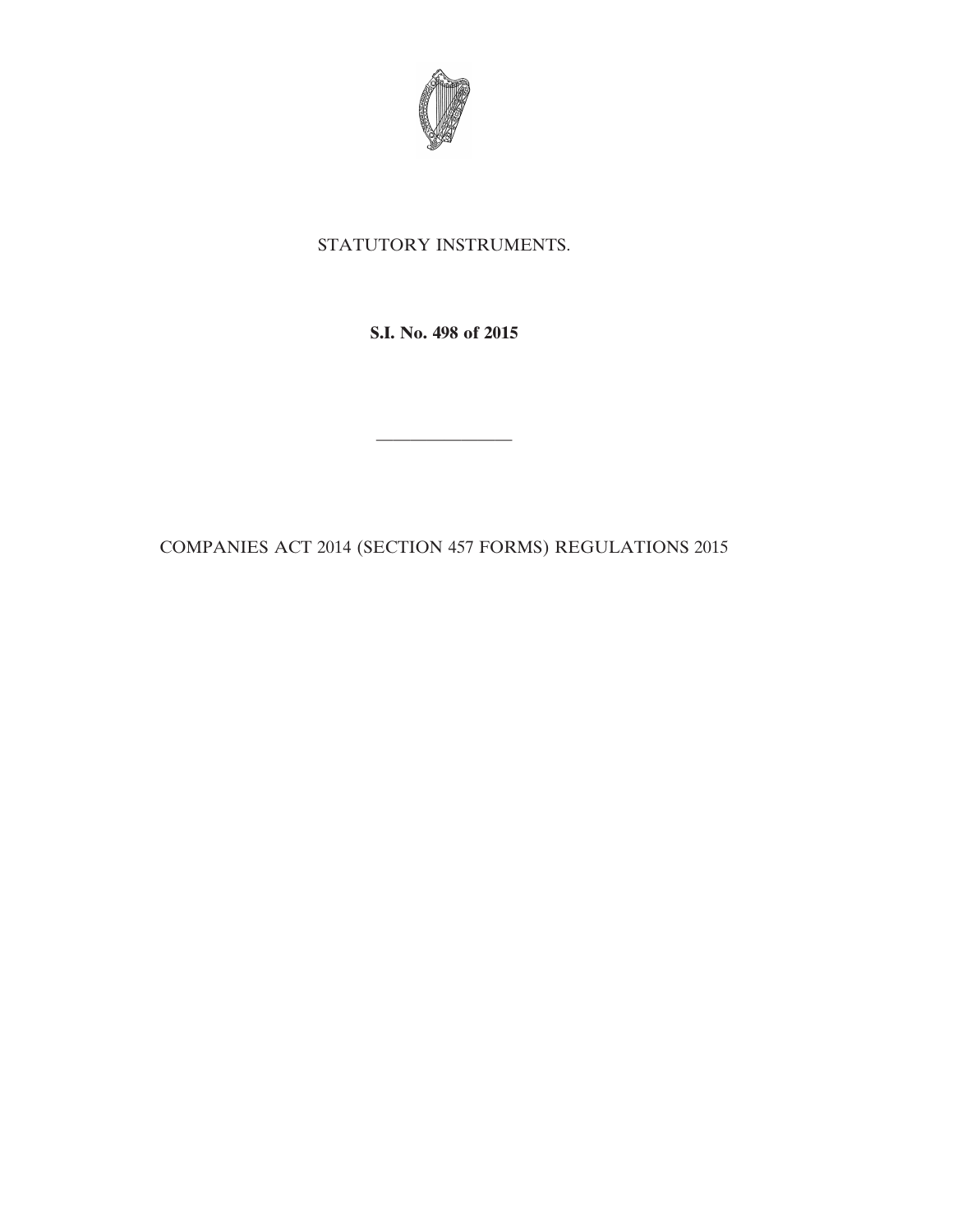COMPANIES ACT 2014 (SECTION 457 FORMS) REGULATIONS 2015

I, RICHARD BRUTON, Minister of Jobs, Enterprise and Innovation, in exercise of the powers conferred on me by sections 12(1) and 457(4) and (6) of the Companies Act 2014 (No. 38 of 2014), hereby make the following regulations:

1. These Regulations may be cited as the Companies Act 2014 (Section 457) Regulations 2015.

2. In these Regulations—

"Act of 2014" means the Companies Act 2014 (No. 38 of 2014);

"offeree company" shall be read in accordance with section  $457(1)$  of the Act of 2014;

"offeror" shall be read in accordance with section 457(1) of the Act of 2014.

1. The Forms set out in the Schedule hereto are hereby prescribed as the forms to be used for the purposes of section 457 of the Act of 2014 with such variations as circumstances require and the particulars indicated therein are hereby prescribed as the particulars required for the said purposes.

2. A notice referred to as a "call notice" under subsection  $(4)(a)$  of section 457 of the Act shall be given in Form 1, and a notice referred to as a "information notice" under subsection (6) of that section shall be given in Form 2, in the Schedule hereto.

GIVEN under my Official Seal, L.S. 9 November 2015.

RICHARD BRUTON TD,

Minister for Jobs, Enterprise and Innovation.

*Notice of the making of this Statutory Instrument was published in "Iris Oifigiúil" of* 10*th November*, 2015.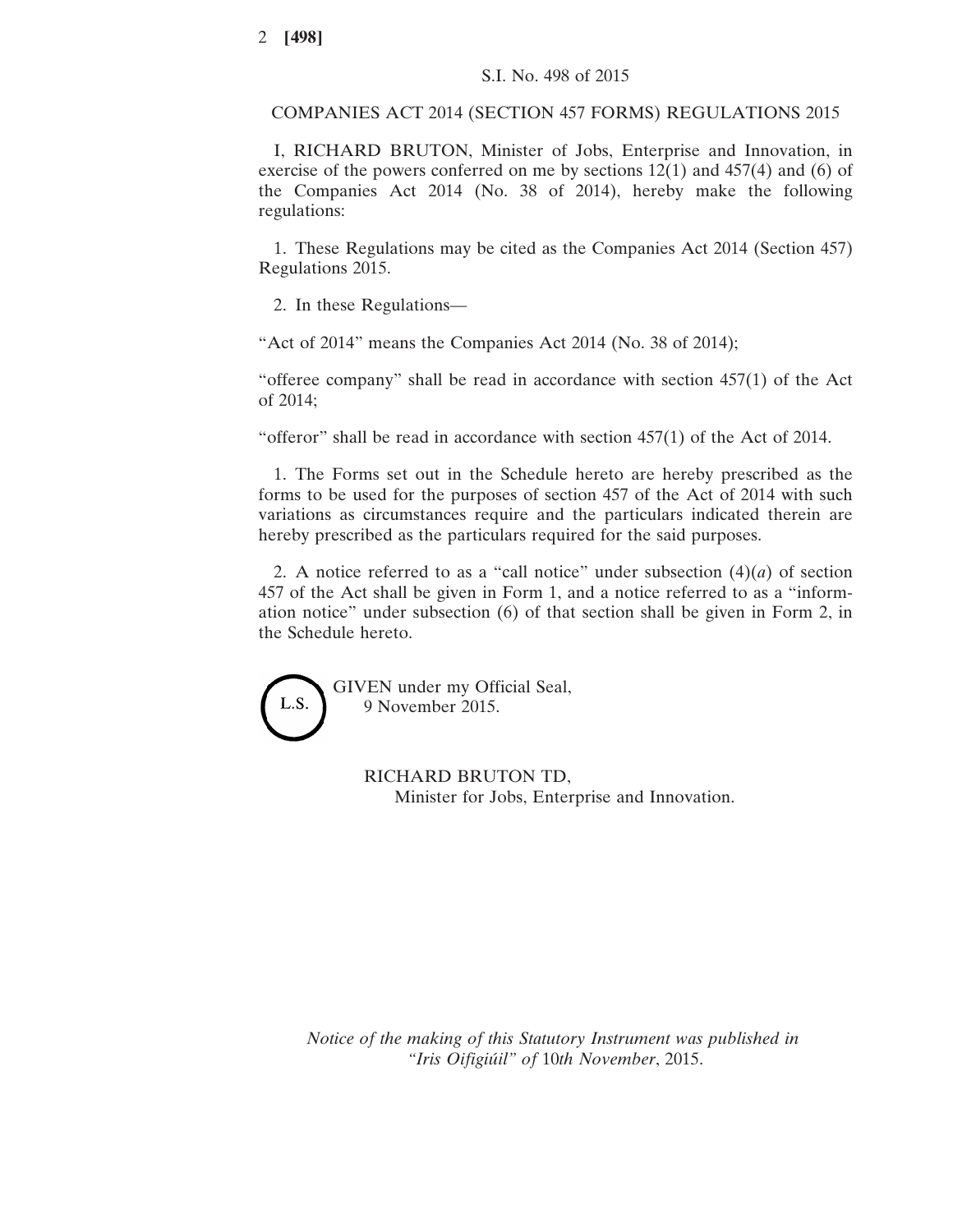**[498]** 3

# EXPLANATORY NOTE

*(This is not a part of the legal Instrument and does not purport to be a legal interpretation.)*

The purpose of this regulation is to prescribe the form of "call notice" and "information notice" required pursuant to section  $457(4)$  and  $(6)$  concerning the right to buy out shareholders dissenting from scheme or contract approved by majority and right of such shareholders to be bought out.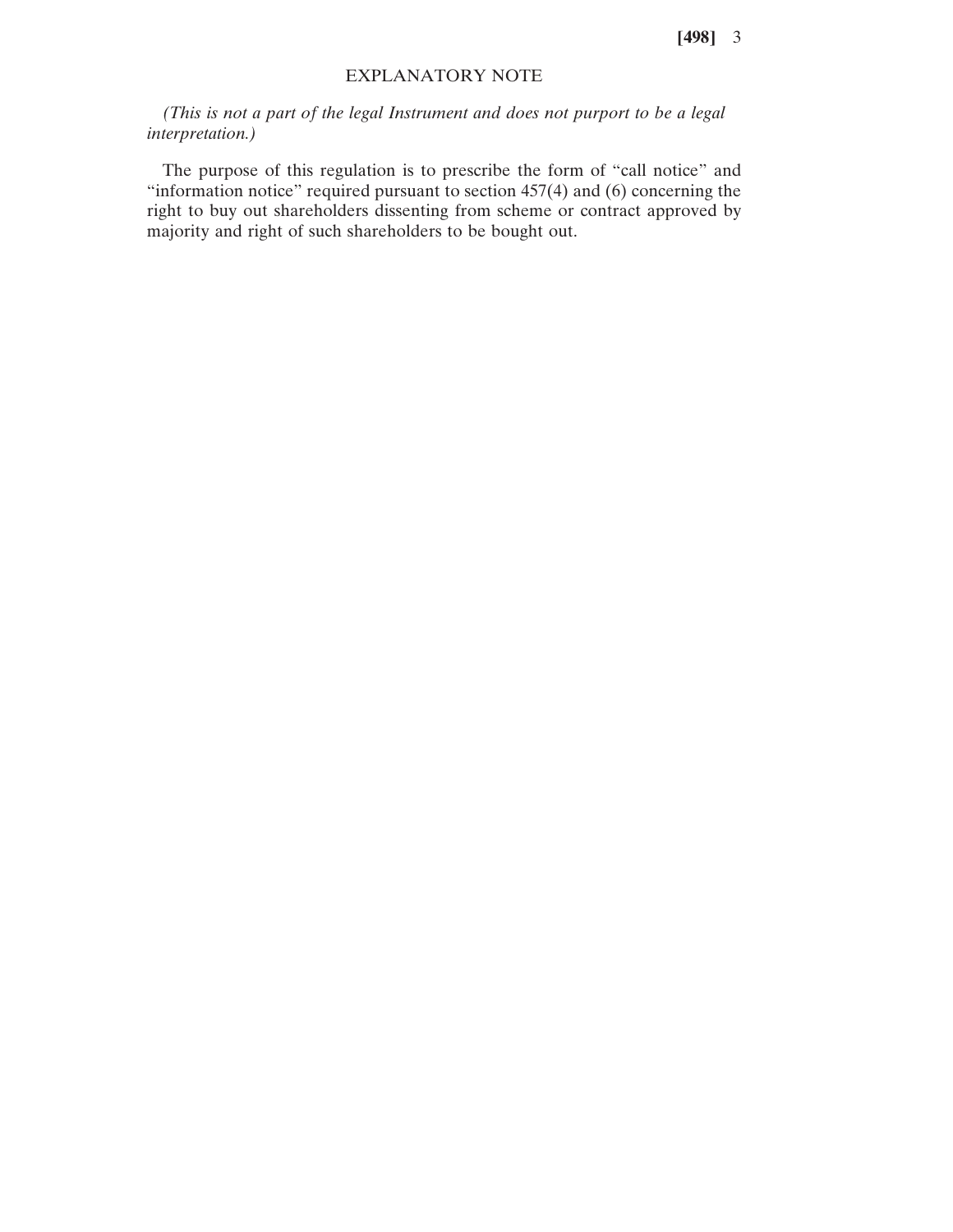Schedule

Form 1

# **COMPANIES ACT, 2014**

## **"CALL NOTICE"**

Pursuant to Section 457(4)

re (*a*) ................................................................................................................................ (hereinafter called "the offeree company") (*a*) Name of offeree company Notice by offeror (*b*) ..................................................................................................................................... (hereinafter called "offeror") (*b*) Name of offeror To (*c*) ............................................................................................................................... (*c*) Name(*s*) and address(es) of dissenting shareholder(*s*). (1) Whereas on the .......... day of ........................... 20...... publication generally was made of a scheme, contract or offer by the offeror to all the holders of (*d*)..............................shares in the offeree company (state shortly the nature of the scheme, contract or offer and alternative sets of terms, if any)...............................................................................; and...... (*d*) If the offer is limited to a certain class or classes of shareholders state description of that class or those classes. (2) Whereas up to the .......... day of ........................... 20...... being a date any time before the expiration of the period of 6 months from the date of the publication generally thereof, the scheme, contract or offer became binding or was approved or accepted in respect of not less than 80% in value of the shares affected,

(3) Now therefore the offeror in pursuance of the provisions of Section 457 of the Companies Act, 2014, hereby gives you notice that it desires to acquire the beneficial ownership of (*d*)........................shares held by you in the offeree company.

(4) And further take notice, in accordance with section 457(5) of the Companies Act, 2014, that unless within 14 days from the date of this notice you notify the offeror in writing of your election as between the alternative sets of terms stated above, the terms upon which the offeror shall be entitled and bound to acquire the beneficial ownership of the shares held by you shall be the following set of terms ................................................................................................................................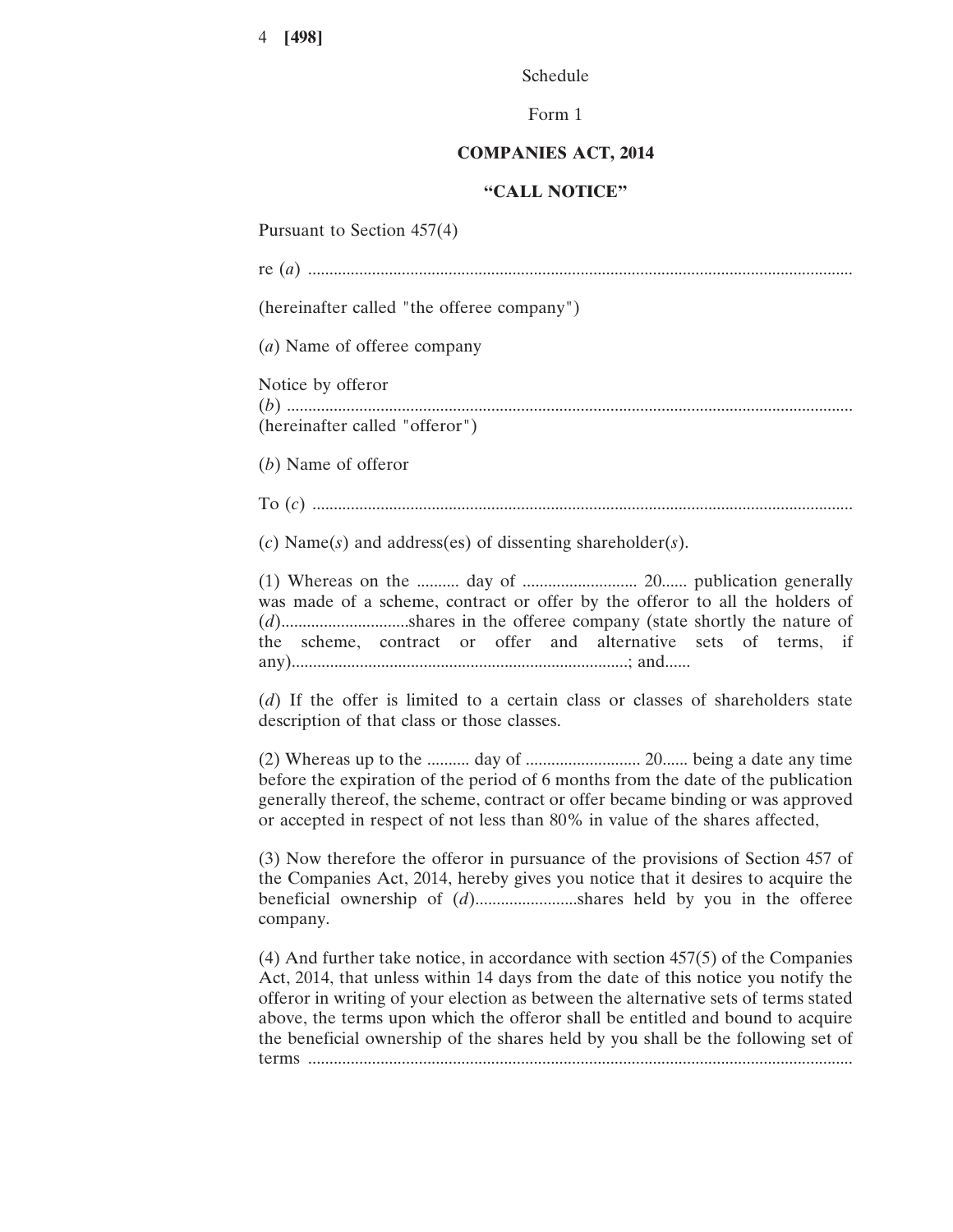Delete if not applicable.

(5) And further take notice that unless upon an application made to the Court by you the said (*c*)........................on or before the .......... day of ........................... 20...... being within 30 day from the date of this notice the Court thinks fit to order otherwise the offeror will be entitled and bound to acquire the beneficial ownership of (*d*).....................shares held by you in the offeree company \*on the terms of the above mentioned scheme, contract or offer \*on the set of terms notified by you or, in default of such notification, the set of terms specified at paragraph (4) above.

\* Delete whichever does not apply.

Signature (*e*).............................................................................................

(*e*) This form must be signed by or on behalf the offeror

Dated the .......... day of ........................... 20......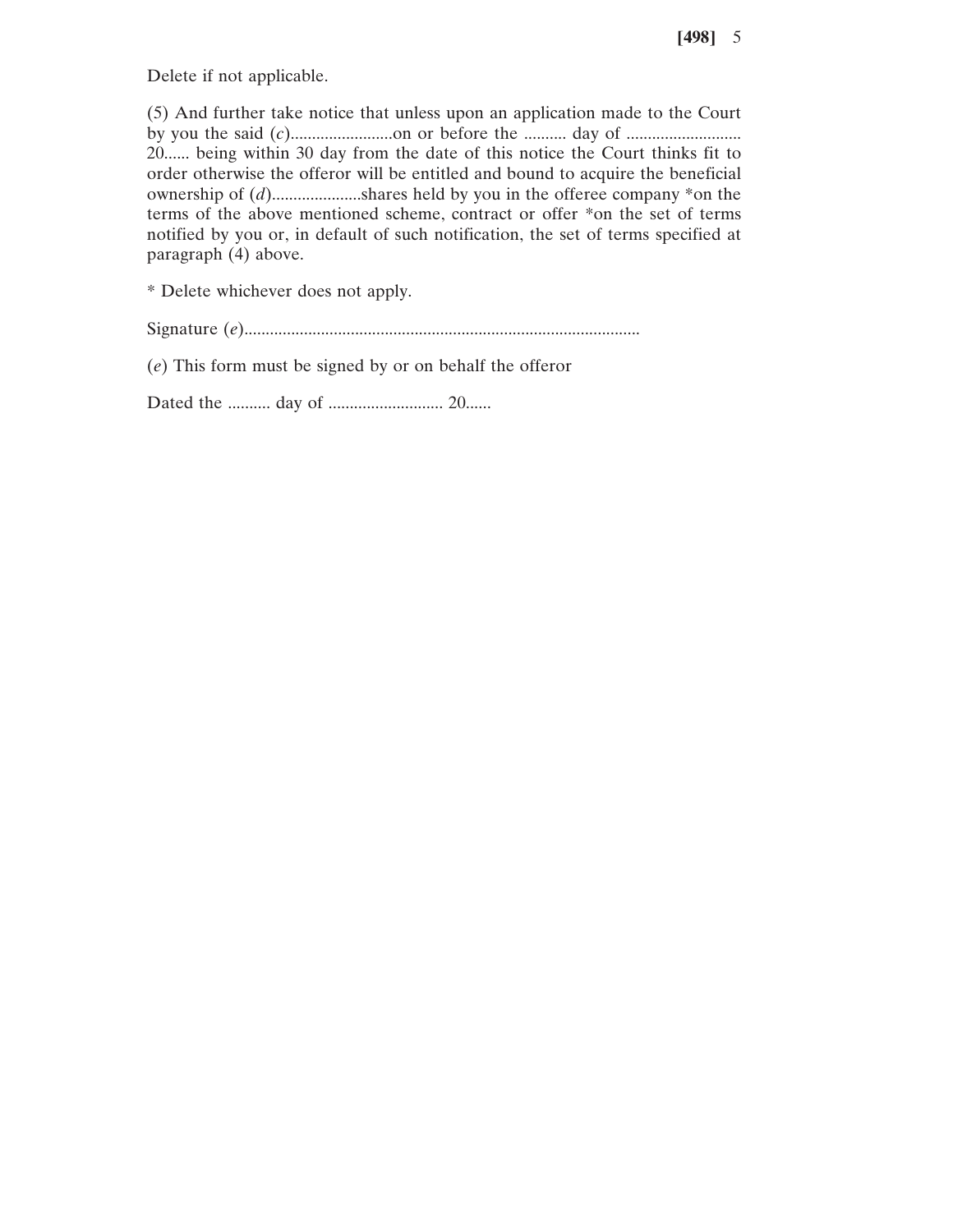6 **[498]**

#### Form 2

## COMPANIES ACT, 2014

## **"INFORMATION NOTICE"**

Pursuant to Section 457(6)

re (*a*) ..................................................................................................................................... (hereinafter called "offeror")

(*a*) Name of offeror.

Notice by

| (b)                                        |  |  |  |  |  |  |  |  |  |  |  |  |  |  |  |  |  |  |  |  |  |  |  |  |  |  |  |  |  |  |  |  |
|--------------------------------------------|--|--|--|--|--|--|--|--|--|--|--|--|--|--|--|--|--|--|--|--|--|--|--|--|--|--|--|--|--|--|--|--|
| (hereinafter called "the offeree company") |  |  |  |  |  |  |  |  |  |  |  |  |  |  |  |  |  |  |  |  |  |  |  |  |  |  |  |  |  |  |  |  |

(*b*) Name of offeree company.

To

(*c*) .....................................................................................................................................

(*c*) Name(*s*) and address(es) of dissenting shareholder(*s*).

WHEREAS in pursuance of a scheme, contract or offer involving the acquisition of the beneficial ownership of the (*d*).............................shares in the offeree company by the offeror the beneficial ownership of certain shares was on the .......... day of ........................... 20...... acquired by the offeror.

(*d*) If the offer is limited to a certain class or classes of shareholders state description of that class or those classes.

NOW THEREFORE the offeror in pursuance of subsection (4) (*a*) of Section 457 of the Companies Act, 2014, hereby gives you notice that as a result of such acquisition the offeror has become the beneficial owner of 80% in value to all the (*d*)......................shares in the offeree company.

(*d*) If the offer is limited to a certain class or classes of shareholders state description of that class or those classes.

AND take notice that you may within three months from the giving of this notice give notice that you require the offeror to acquire your holding of (*d*)........................shares in the offeree company, and that if you give such notice the offeror shall be entitled and bound to acquire the beneficial ownership of those shares on the terms on which under the said scheme, contract or offer the shares of the assenting shareholders were acquired by it, or on such other terms as may be agreed or as the Court on the application of either the offeror or yourself/yourselves thinks fit to order.

(*d*) If the offer is limited to a certain class or classes of shareholders state description of that class or those classes.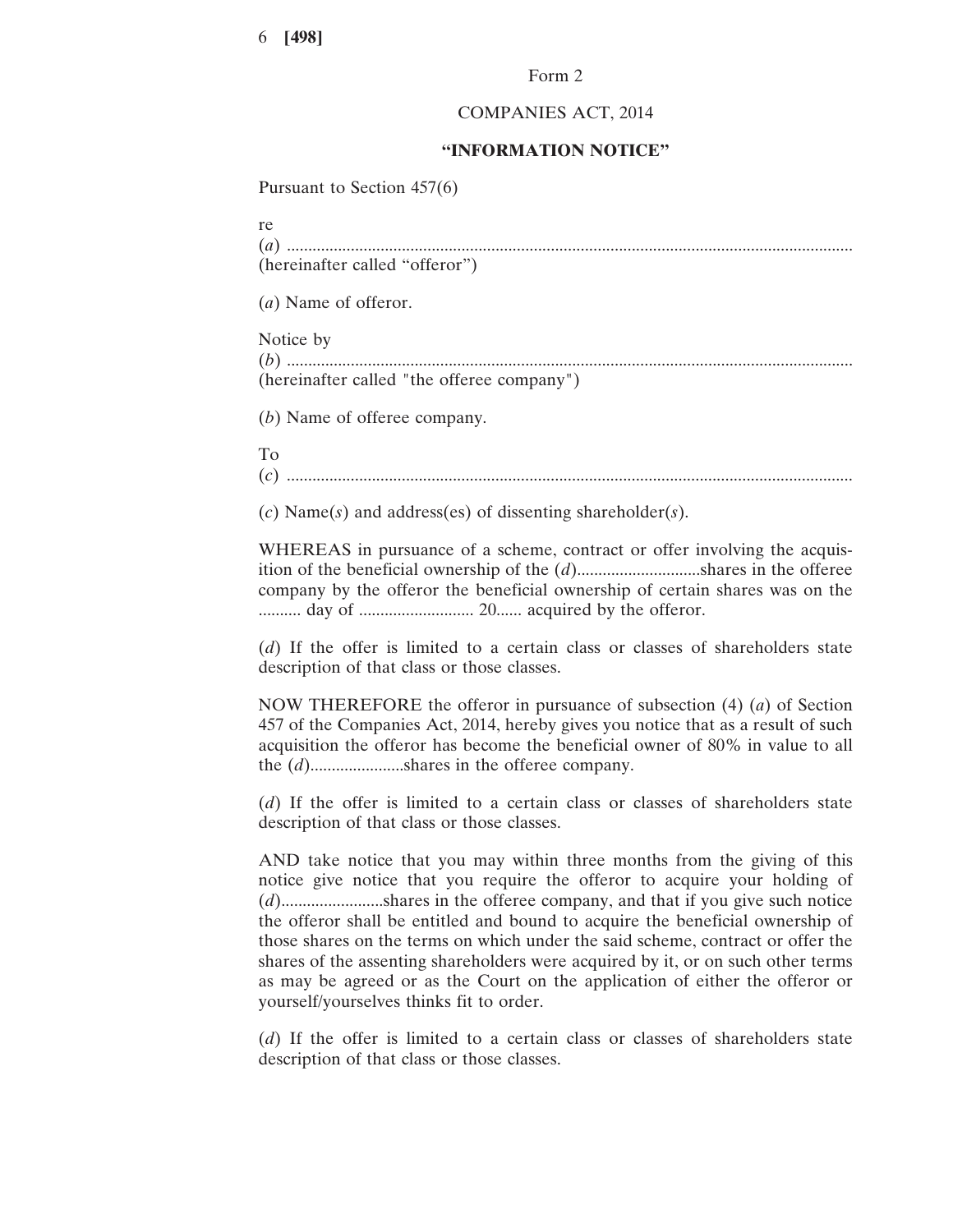## **[498]** 7

AND FURTHER take notice that you are entitled to elect between the following sets of terms ............................................................................................................. Signature (*e*).............................................................................................

(*e*) This form must be signed by or on behalf of offeror.

Dated the .......... day of ........................... 20......